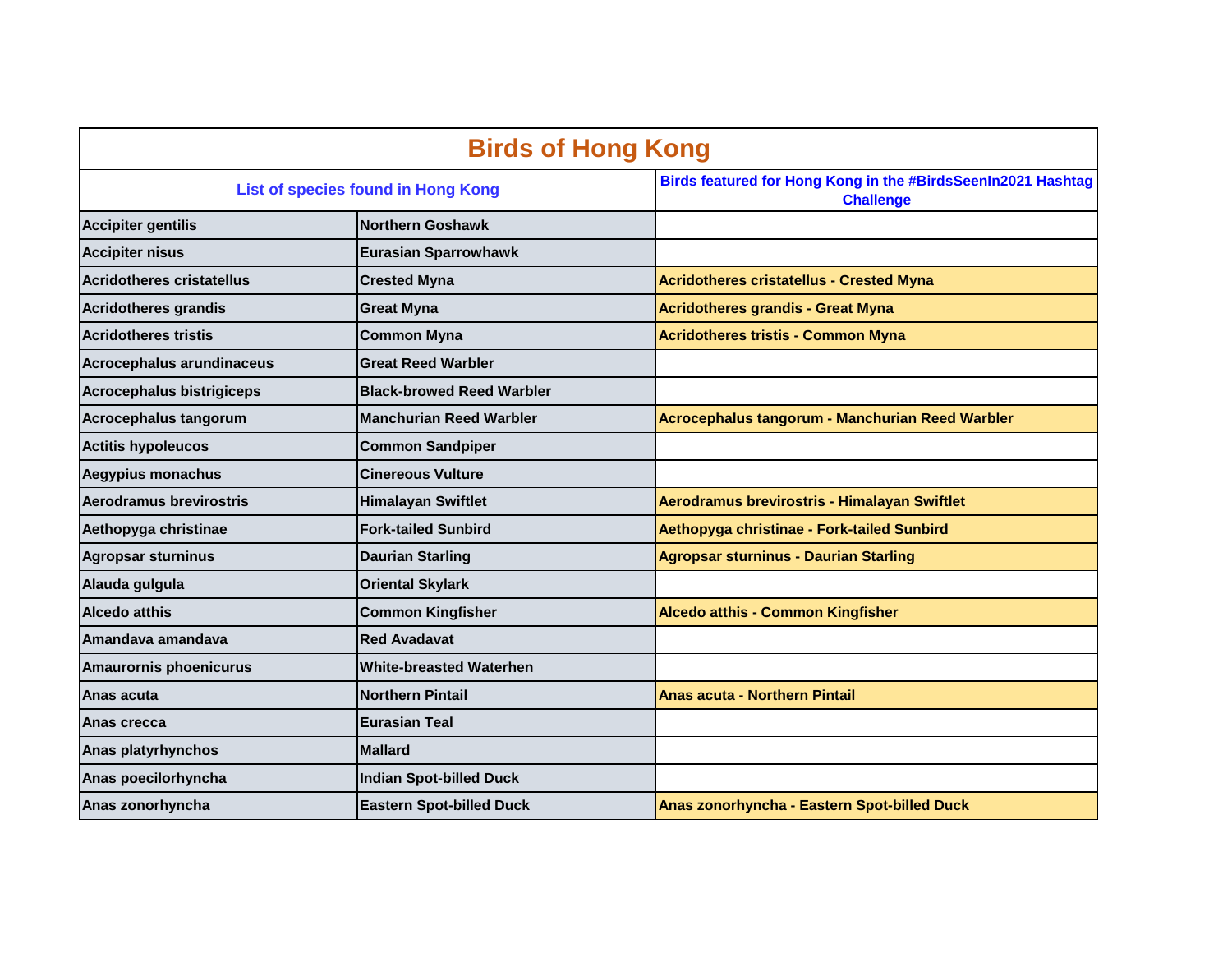| <b>Anser albifrons</b>      | <b>Greater White-fronted Goose</b> | <b>Anser albifrons - Greater White-fronted Goose</b> |
|-----------------------------|------------------------------------|------------------------------------------------------|
| <b>Anthus cervinus</b>      | <b>Red-throated Pipit</b>          |                                                      |
| Anthus hodgsoni             | <b>Olive-backed Pipit</b>          | Anthus hodgsoni - Olive-backed Pipit                 |
| Anthus richardi             | <b>Richard's Pipit</b>             | Anthus richardi - Richard's Pipit                    |
| Anthus spinoletta           | <b>Water Pipit</b>                 |                                                      |
| <b>Anthus sylvanus</b>      | <b>Upland Pipit</b>                |                                                      |
| <b>Apus affinis</b>         | <b>Little Swift</b>                |                                                      |
| <b>Apus pacificus</b>       | <b>Pacific Swift</b>               | <b>Apus pacificus - Pacific Swift</b>                |
| Aquila fasciata             | <b>Bonelli's Eagle</b>             | Aquila fasciata - Bonelli's Eagle                    |
| Aquila heliaca              | <b>Eastern Imperial Eagle</b>      |                                                      |
| Aquila nipalensis           | <b>Steppe Eagle</b>                | Aquila nipalensis - Steppe Eagle                     |
| Ardea alba                  | <b>Great Egret</b>                 | Ardea alba - Great Egret                             |
| Ardea cinerea               | <b>Grey Heron</b>                  | Ardea cinerea - Grey Heron                           |
| Ardea intermedia            | <b>Intermediate Egret</b>          | Ardea intermedia - Intermediate Egret                |
| Ardea purpurea              | <b>Purple Heron</b>                | Ardea purpurea - Purple Heron                        |
| <b>Ardeola bacchus</b>      | <b>Chinese Pond Heron</b>          | Ardeola bacchus - Chinese Pond Heron                 |
| <b>Arenaria interpres</b>   | <b>Ruddy Turnstone</b>             | <b>Arenaria interpres - Ruddy Turnstone</b>          |
| Arundinax aedon             | <b>Thick-billed Warbler</b>        | Arundinax aedon - Thick-billed Warbler               |
| Aythya fuligula             | <b>Tufted Duck</b>                 | <b>Aythya fuligula - Tufted Duck</b>                 |
| <b>Botaurus stellaris</b>   | <b>Eurasian Bittern</b>            | <b>Botaurus stellaris - Eurasian Bittern</b>         |
| <b>Bubulcus coromandus</b>  | <b>Eastern Cattle Egret</b>        |                                                      |
| <b>Buteo japonicus</b>      | <b>Eastern Buzzard</b>             | <b>Buteo japonicus - Eastern Buzzard</b>             |
| <b>Butorides striata</b>    | <b>Striated Heron</b>              | <b>Butorides striata - Striated Heron</b>            |
| Cacatua galerita            | <b>Sulphur-crested Cockatoo</b>    |                                                      |
| <b>Cacomantis merulinus</b> | <b>Plaintive Cuckoo</b>            | <b>Cacomantis merulinus - Plaintive Cuckoo</b>       |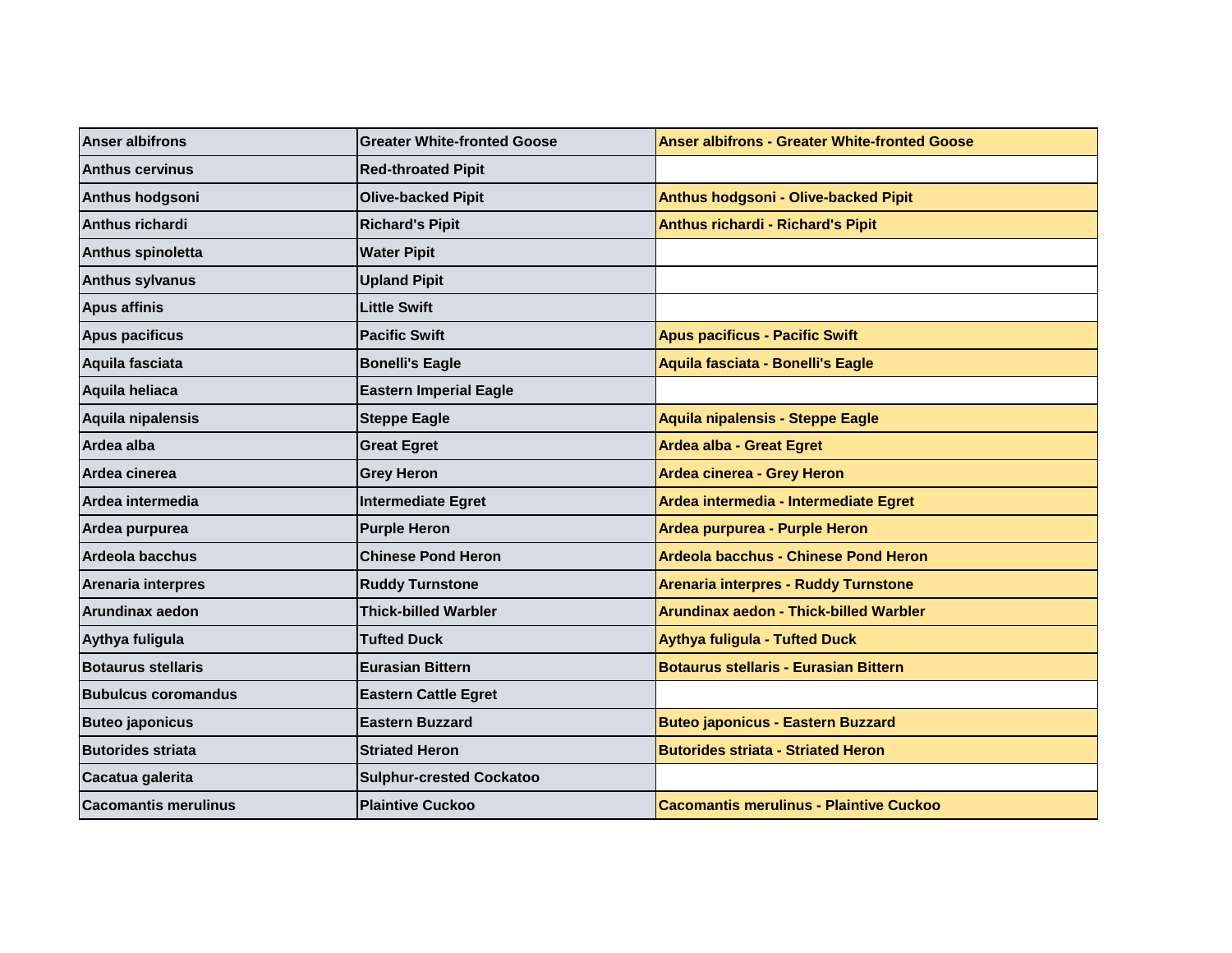| <b>Calidris acuminata</b>       | <b>Sharp-tailed Sandpiper</b> | Calidris acuminata - Sharp-tailed Sandpiper           |
|---------------------------------|-------------------------------|-------------------------------------------------------|
| <b>Calidris alba</b>            | Sanderling                    |                                                       |
| <b>Calidris alpina</b>          | <b>Dunlin</b>                 |                                                       |
| <b>Calidris canutus</b>         | <b>Red Knot</b>               |                                                       |
| <b>Calidris falcinellus</b>     | <b>Broad-billed Sandpiper</b> |                                                       |
| Calidris ferruginea             | <b>Curlew Sandpiper</b>       | <b>Calidris ferruginea - Curlew Sandpiper</b>         |
| <b>Calidris pugnax</b>          | Ruff                          |                                                       |
| Calidris pygmaea                | <b>Spoon-billed Sandpiper</b> |                                                       |
| <b>Calidris ruficollis</b>      | <b>Red-necked Stint</b>       |                                                       |
| <b>Calidris subminuta</b>       | <b>Long-toed Stint</b>        |                                                       |
| <b>Calidris temminckii</b>      | <b>Temminck's Stint</b>       |                                                       |
| <b>Calidris tenuirostris</b>    | <b>Great Knot</b>             |                                                       |
| <b>Calliope calliope</b>        | <b>Siberian Rubythroat</b>    |                                                       |
| <b>Caprimulgus affinis</b>      | Savanna Nightjar              |                                                       |
| Caprimulgus jotaka              | <b>Grey Nightjar</b>          |                                                       |
| <b>Carpodacus erythrinus</b>    | <b>Common Rosefinch</b>       |                                                       |
| Cecropis daurica                | <b>Red-rumped Swallow</b>     |                                                       |
| <b>Centropus bengalensis</b>    | <b>Lesser Coucal</b>          |                                                       |
| <b>Centropus sinensis</b>       | <b>Greater Coucal</b>         |                                                       |
| <b>Ceryle rudis</b>             | <b>Pied Kingfisher</b>        | Ceryle rudis - Pied Kingfisher                        |
| <b>Charadrius alexandrinus</b>  | <b>Kentish Plover</b>         |                                                       |
| <b>Charadrius dubius</b>        | <b>Little Ringed Plover</b>   | <b>Charadrius dubius - Little Ringed Plover</b>       |
| <b>Charadrius leschenaultii</b> | <b>Greater Sand Plover</b>    | <b>Charadrius leschenaultii - Greater Sand Plover</b> |
| <b>Charadrius mongolus</b>      | <b>Lesser Sand Plover</b>     |                                                       |
| <b>Charadrius veredus</b>       | <b>Oriental Plover</b>        |                                                       |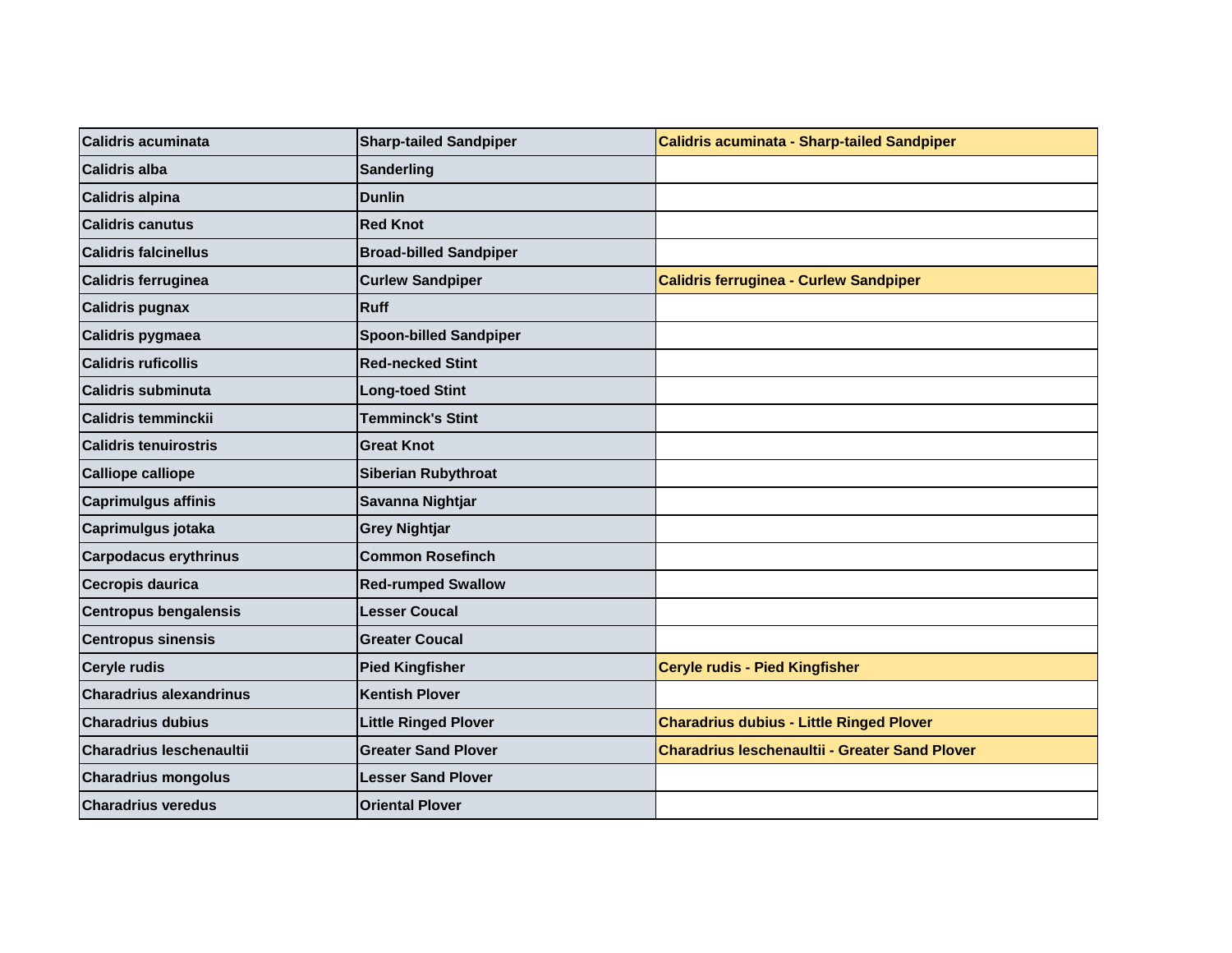| Chlidonias hybrida                | <b>Whiskered Tern</b>                | Chlidonias hybrida - Whiskered Tern                           |
|-----------------------------------|--------------------------------------|---------------------------------------------------------------|
| <b>Chloris sinica</b>             | <b>Grey-capped Greenfinch</b>        |                                                               |
| <b>Chloropsis cochinchinensis</b> | Javan (Blue-winged) Leafbird         | Chloropsis cochinchinensis - Javan (Blue-winged) Leafbird     |
| Chroicocephalus brunnicephalus    | <b>Brown-headed Gull</b>             |                                                               |
| <b>Chroicocephalus ridibundus</b> | <b>Black-headed Gull</b>             | <b>Chroicocephalus ridibundus - Black-headed Gull</b>         |
| Ciconia boyciana                  | <b>Oriental Stork</b>                | Ciconia boyciana - Oriental Stork                             |
| Ciconia nigra                     | <b>Black Stork</b>                   |                                                               |
| <b>Circus spilonotus</b>          | <b>Eastern Marsh Harrier</b>         | Circus spilonotus - Eastern Marsh Harrier                     |
| Cisticola juncidis                | <b>Zitting Cisticola</b>             | <b>Cisticola juncidis - Zitting Cisticola</b>                 |
| <b>Chalcophaps indica</b>         | <b>Common Emerald Dove</b>           |                                                               |
| <b>Chlidonias hybrida</b>         | <b>Whiskered Tern</b>                |                                                               |
| <b>Chlidonias leucopterus</b>     | <b>White-winged Tern</b>             |                                                               |
| Chroicocephalus saundersi         | <b>Saunders's Gull</b>               |                                                               |
| Columba livia                     | <b>Rock Dove</b>                     |                                                               |
| <b>Copsychus saularis</b>         | <b>Oriental Magpie-Robin</b>         | Copsychus saularis - Oriental Magpie-Robin                    |
| <b>Corvus macrorhynchos</b>       | <b>Large-billed Crow</b>             |                                                               |
| <b>Corvus torquatus</b>           | <b>Collared Crow</b>                 | <b>Corvus torquatus - Collared Crow</b>                       |
| Coturnix japonica                 | Japanese Quail                       |                                                               |
| <b>Cuculus canorus</b>            | <b>Common Cuckoo</b>                 |                                                               |
| <b>Cuculus micropterus</b>        | <b>Indian Cuckoo</b>                 |                                                               |
| <b>Cuculus optatus</b>            | <b>Oriental Cuckoo</b>               | <b>Cuculus optatus - Oriental Cuckoo</b>                      |
| <b>Culicicapa ceylonensis</b>     | <b>Grey-headed Canary-flycatcher</b> | <b>Culicicapa ceylonensis - Grey-headed Canary-flycatcher</b> |
| Cyanoptila cyanomelana            | <b>Blue-and-white Flycatcher</b>     | Cyanoptila cyanomelana - Blue-and-white Flycatcher            |
| <b>Cygnus atratus</b>             | <b>Black Swan</b>                    | <b>Cygnus atratus - Black Swan</b>                            |
| <b>Cyornis hainanus</b>           | <b>Hainan Blue Flycatcher</b>        |                                                               |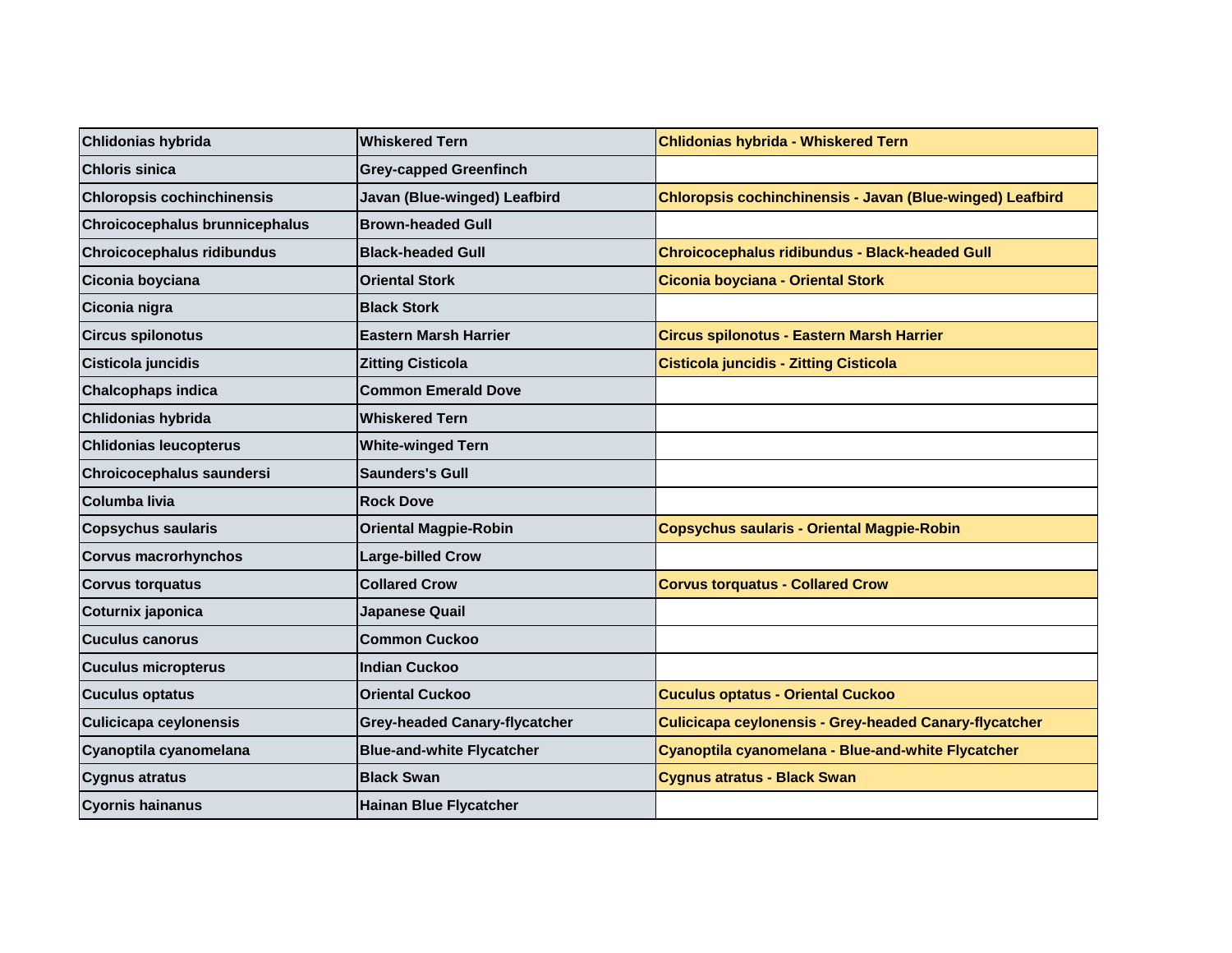| <b>Delichon urbicum</b>      | <b>Common House Martin</b>         |                                                    |
|------------------------------|------------------------------------|----------------------------------------------------|
| Dendrocitta formosae         | <b>Grey Treepie</b>                |                                                    |
| Dendrocygna javanica         | <b>Lesser Whistling Duck</b>       |                                                    |
| <b>Dendronanthus indicus</b> | <b>Forest Wagtail</b>              |                                                    |
| Dicaeum cruentatum           | <b>Scarlet-backed Flowerpecker</b> | Dicaeum cruentatum - Scarlet-backed Flowerpecker   |
| Dicaeum ignipectus           | <b>Fire-breasted Flowerpecker</b>  |                                                    |
| Dicrurus hottentottus        | <b>Hair-crested Drongo</b>         | <b>Dicrurus hottentottus - Hair-crested Drongo</b> |
| <b>Dicrurus leucophaeus</b>  | <b>Ashy Drongo</b>                 | <b>Dicrurus leucophaeus - Ashy Drongo</b>          |
| <b>Dicrurus macrocercus</b>  | <b>Black Drongo</b>                | <b>Dicrurus macrocercus - Black Drongo</b>         |
| <b>Egretta eulophotes</b>    | <b>Chinese (Swinhoe's) Egret</b>   | Egretta eulophotes - Chinese (Swinhoe's) Egret     |
| Egretta garzetta             | <b>Little Egret</b>                |                                                    |
| Egretta sacra                | <b>Pacific Reef Heron</b>          | <b>Egretta sacra - Pacific Reef Heron</b>          |
| <b>Elanus caeruleus</b>      | <b>Black-winged Kite</b>           | <b>Elanus caeruleus - Black-winged Kite</b>        |
| <b>Emberiza aureola</b>      | <b>Yellow-breasted Bunting</b>     |                                                    |
| <b>Emberiza fucata</b>       | <b>Chestnut-eared Bunting</b>      |                                                    |
| Emberiza lathami             | <b>Crested Bunting</b>             |                                                    |
| Emberiza pusilla             | <b>Little Bunting</b>              | <b>Emberiza pusilla - Little Bunting</b>           |
| Emberiza rutila              | <b>Chestnut Bunting</b>            |                                                    |
| Emberiza spodocephala        | <b>Black-faced Bunting</b>         |                                                    |
| Emberiza tristrami           | <b>Tristram's Bunting</b>          |                                                    |
| Eophona migratoria           | <b>Chinese Grosbeak</b>            | Eophona migratoria - Chinese Grosbeak              |
| <b>Eudynamys scolopaceus</b> | <b>Asian Koel</b>                  | Eudynamys scolopaceus - Asian Koel                 |
| <b>Eumyias thalassinus</b>   | Verditer Flycatcher                |                                                    |
| Eophona migratoria           | <b>Chinese Grosbeak</b>            |                                                    |
| <b>Eurystomus orientalis</b> | <b>Oriental Dollarbird</b>         |                                                    |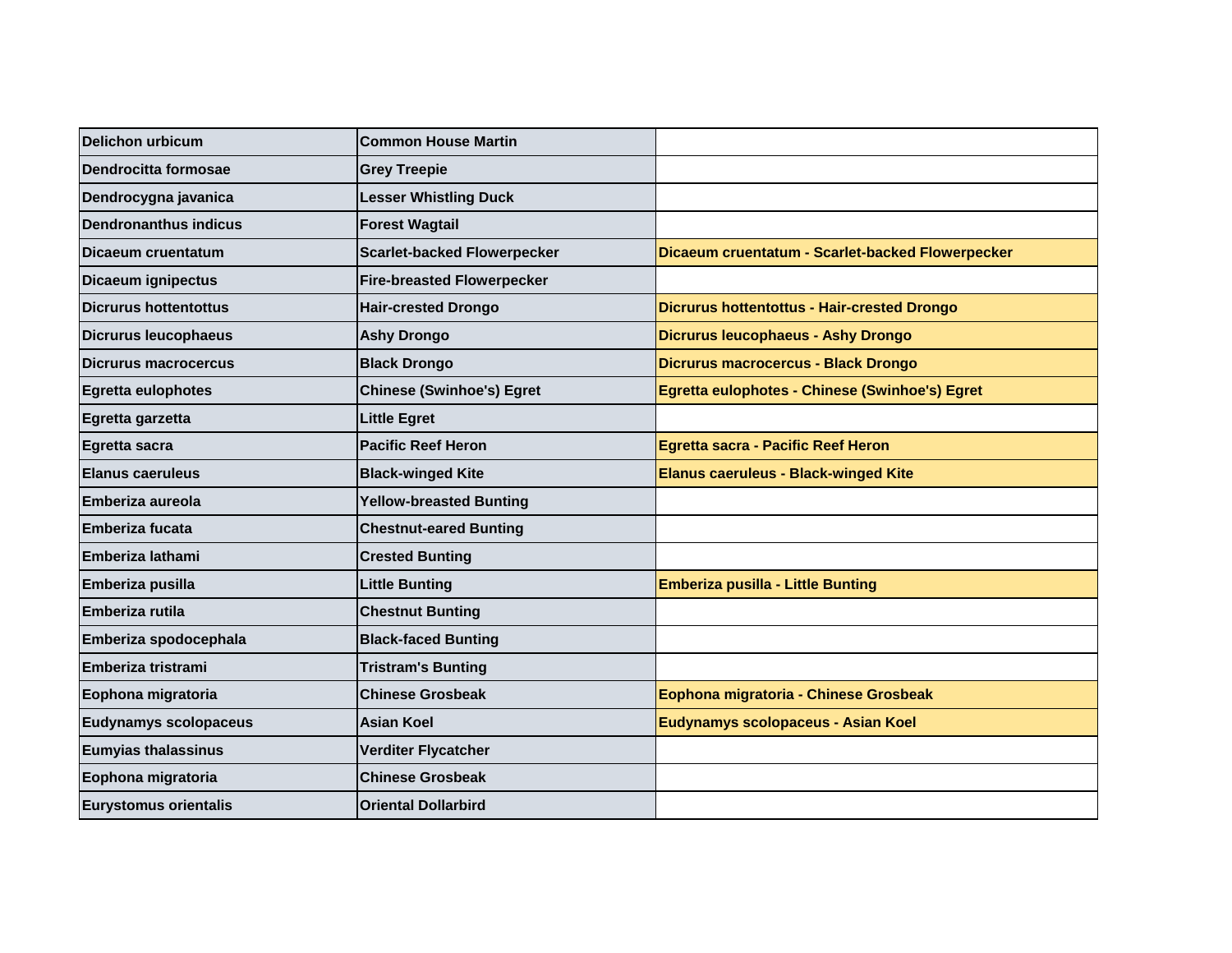| <b>Falco amurensis</b>         | <b>Amur Falcon</b>              | <b>Falco amurensis - Amur Falcon</b>            |
|--------------------------------|---------------------------------|-------------------------------------------------|
| <b>Falco columbarius</b>       | <b>Merlin</b>                   |                                                 |
| <b>Falco peregrinus</b>        | <b>Peregrine Falcon</b>         |                                                 |
| <b>Falco subbuteo</b>          | <b>Eurasian Hobby</b>           |                                                 |
| <b>Falco tinnunculus</b>       | <b>Common Kestrel</b>           |                                                 |
| Ficedula albicilla             | <b>Taiga Flycatcher</b>         | Ficedula albicilla - Taiga Flycatcher           |
| Ficedula mugimaki              | <b>Mugimaki Flycatcher</b>      |                                                 |
| Ficedula narcissina            | <b>Narcissus Flycatcher</b>     |                                                 |
| Ficedula parva                 | <b>Red-breasted Flycatcher</b>  |                                                 |
| Ficedula zanthopygia           | <b>Yellow-rumped Flycatcher</b> |                                                 |
| <b>Francolinus pintadeanus</b> | <b>Chinese Francolin</b>        |                                                 |
| Fregata minor                  | <b>Great Frigatebird</b>        |                                                 |
| <b>Fulica atra</b>             | <b>Eurasian Coot</b>            | <b>Fulica atra - Eurasian Coot</b>              |
| <b>Gallicrex cinerea</b>       | <b>Watercock</b>                |                                                 |
| Gallinago gallinago            | <b>Common Snipe</b>             |                                                 |
| Gallinago megala               | <b>Swinhoe's Snipe</b>          |                                                 |
| Gallinago stenura              | <b>Pin-tailed Snipe</b>         |                                                 |
| Gallinula chloropus            | <b>Common Moorhen</b>           | <b>Gallinula chloropus - Common Moorhen</b>     |
| Garrulax canorus               | <b>Chinese Hwamei</b>           |                                                 |
| Garrulus glandarius            | <b>Eurasian Jay</b>             |                                                 |
| Gelochelidon nilotica          | <b>Gull-billed Tern</b>         | <b>Gelochelidon nilotica - Gull-billed Tern</b> |
| Geokichla citrina              | <b>Orange-headed Thrush</b>     |                                                 |
| Glareola maldivarum            | <b>Oriental Pratincole</b>      |                                                 |
| <b>Grus grus</b>               | <b>Common Crane</b>             |                                                 |
| <b>Haematopus ostralegus</b>   | <b>Eurasian Oystercatcher</b>   | Haematopus ostralegus - Eurasian Oystercatcher  |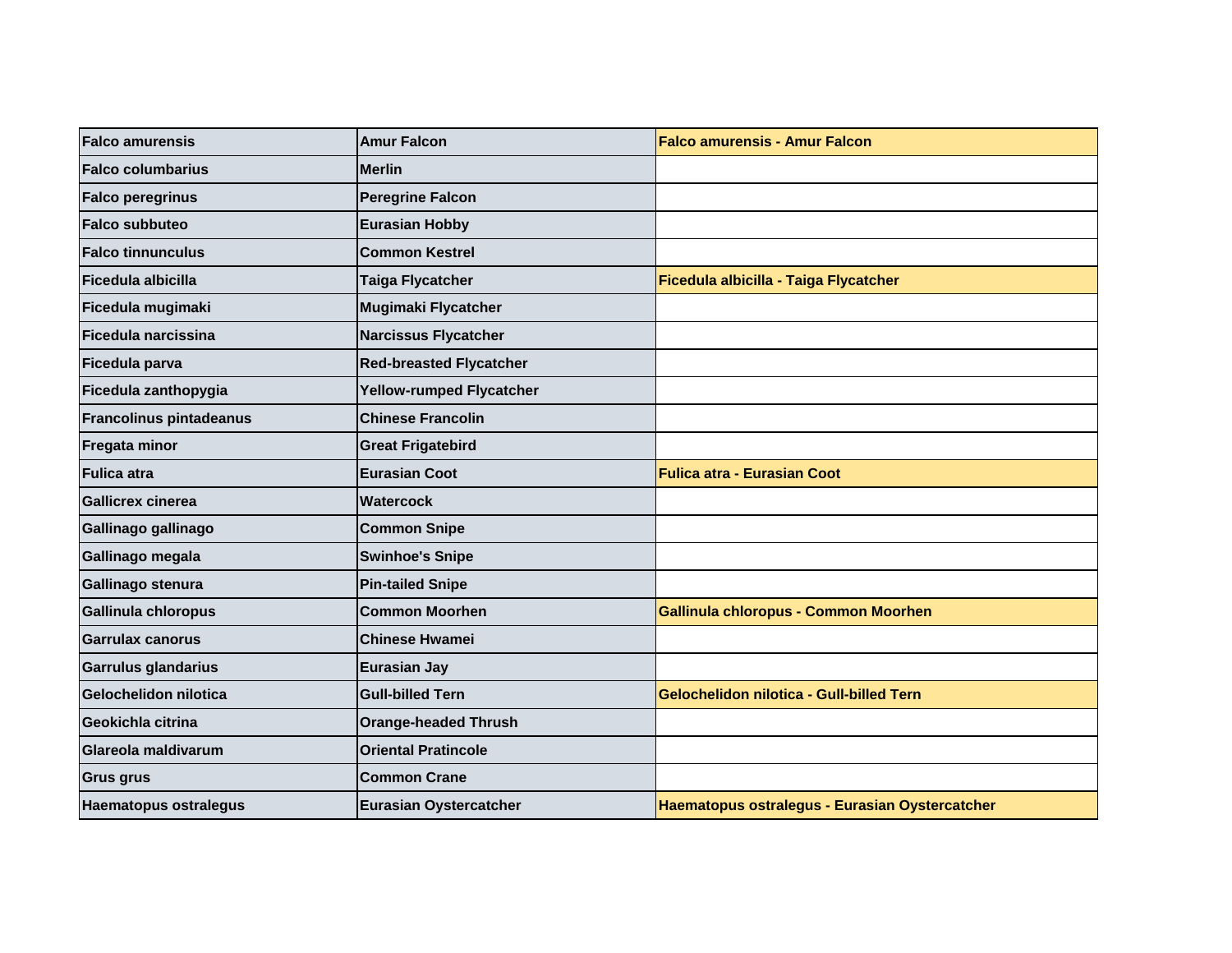| <b>Halcyon pileata</b>           | <b>Black-capped Kingfisher</b>     | Halcyon pileata - Black-capped Kingfisher         |
|----------------------------------|------------------------------------|---------------------------------------------------|
| <b>Halcyon smyrnensis</b>        | <b>White-throated Kingfisher</b>   |                                                   |
| <b>Haliaeetus leucogaster</b>    | <b>White-bellied Sea Eagle</b>     |                                                   |
| <b>Helopsaltes certhiola</b>     | Pallas's Grasshopper Warbler       |                                                   |
| <b>Helopsaltes pleskei</b>       | <b>Styan's Grasshopper Warbler</b> |                                                   |
| Hemixos castanonotus             | <b>Chestnut Bulbul</b>             |                                                   |
| <b>Hierococcyx sparverioides</b> | Large Hawk-Cuckoo                  |                                                   |
| <b>Himantopus himantopus</b>     | <b>Black-winged Stilt</b>          | <b>Himantopus himantopus - Black-winged Stilt</b> |
| <b>Hirundo rustica</b>           | <b>Barn Swallow</b>                | <b>Hirundo rustica - Barn Swallow</b>             |
| Hirundo tahitica                 | <b>Pacific Swallow</b>             | <b>Hirundo tahitica - Pacific Swallow</b>         |
| <b>Hydrophasianus chirurgus</b>  | <b>Pheasant-tailed Jacana</b>      | Hydrophasianus chirurgus - Pheasant-tailed Jacana |
| Hydroprogne caspia               | <b>Caspian Tern</b>                | Hydroprogne caspia - Caspian Tern                 |
| <b>Hypothymis azurea</b>         | <b>Black-naped Monarch</b>         |                                                   |
| <b>Hypsipetes leucocephalus</b>  | <b>Black Bulbul</b>                |                                                   |
| Ixobrychus cinnamomeus           | <b>Cinnamon Bittern</b>            |                                                   |
| Ixobrychus flavicollis           | <b>Black Bittern</b>               |                                                   |
| Ixobrychus sinensis              | <b>Yellow Bittern</b>              | Ixobrychus sinensis - Yellow Bittern              |
| Jynx torquilla                   | <b>Eurasian Wryneck</b>            |                                                   |
| Lalage melaschistos              | <b>Black-winged Cuckooshrike</b>   |                                                   |
| Lanius cristatus                 | <b>Brown Shrike</b>                |                                                   |
| Lanius schach                    | <b>Long-tailed Shrike</b>          | <b>Lanius schach - Long-tailed Shrike</b>         |
| <b>Lanius tigrinus</b>           | <b>Tiger Shrike</b>                | <b>Lanius tigrinus - Tiger Shrike</b>             |
| Larus argentatus                 | <b>European Herring Gull</b>       |                                                   |
| Larus crassirostris              | <b>Black-tailed Gull</b>           |                                                   |
| Larvivora cyane                  | Siberian Blue Robin                | Larvivora cyane - Siberian Blue Robin             |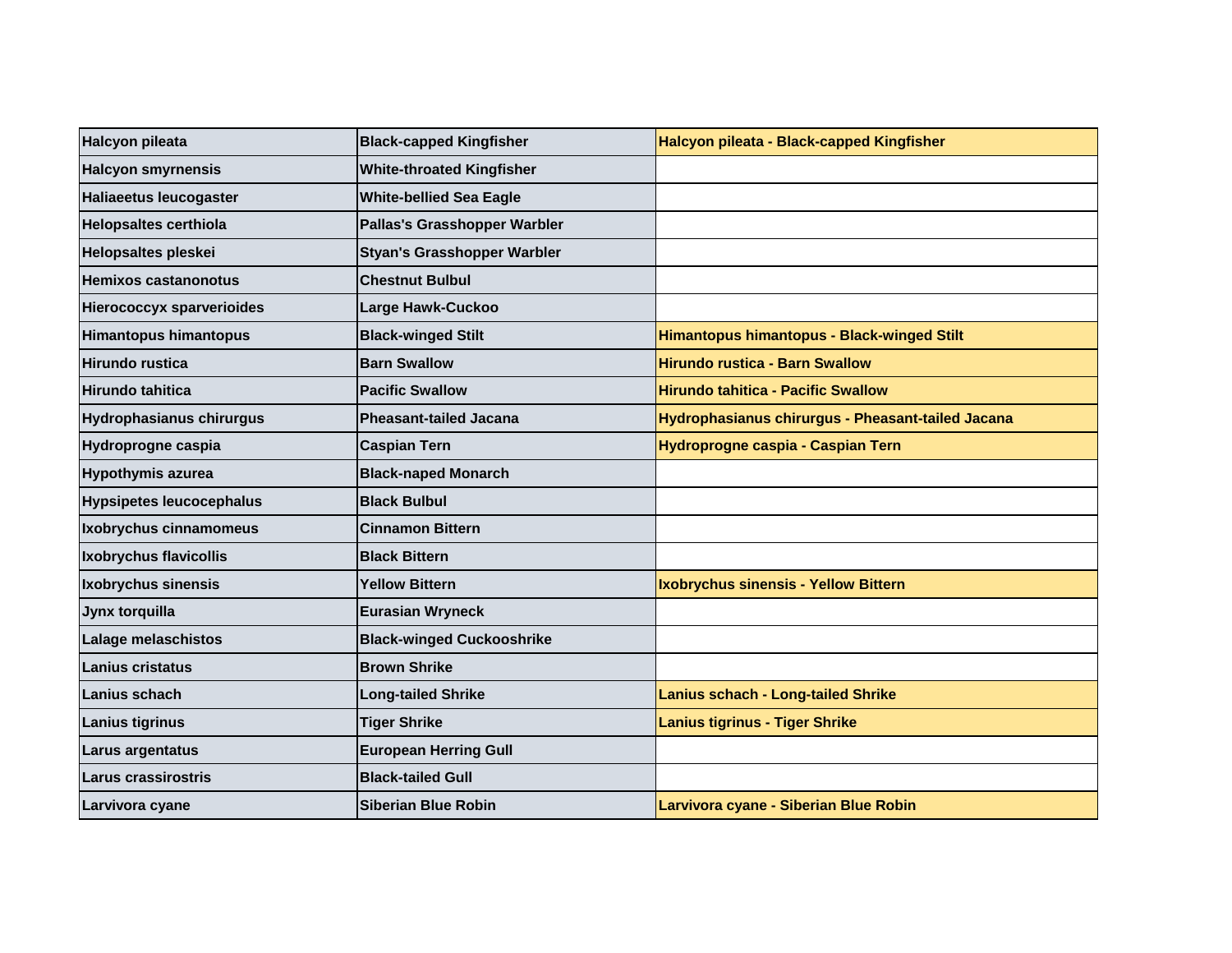| Larvivora sibilans           | <b>Rufous-tailed Robin</b>          |                                                    |
|------------------------------|-------------------------------------|----------------------------------------------------|
| Leiothrix argentauris        | <b>Silver-eared Mesia</b>           | Leiothrix argentauris - Silver-eared Mesia         |
| Leiothrix lutea              | <b>Red-billed Leiothrix</b>         |                                                    |
| Lewinia striata              | <b>Slaty-breasted Rail</b>          |                                                    |
| Limnodromus semipalmatus     | <b>Asian Dowitcher</b>              | Limnodromus semipalmatus - Asian Dowitcher         |
| Limosa lapponica             | <b>Bar-tailed Godwit</b>            |                                                    |
| Limosa limosa                | <b>Black-tailed Godwit</b>          | Limosa limosa - Black-tailed Godwit                |
| Lonchura atricapilla         | <b>Chestnut Munia</b>               | Lonchura atricapilla - Chestnut Munia              |
| Lonchura punctulata          | <b>Scaly-breasted Munia</b>         | Lonchura punctulata - Scaly-breasted Munia         |
| Lonchura striata             | <b>White-rumped Munia</b>           |                                                    |
| Luscinia svecica             | <b>Bluethroat</b>                   | Luscinia svecica - Bluethroat                      |
| Mareca falcata               | <b>Falcated Duck</b>                | <b>Mareca falcata - Falcated Duck</b>              |
| Mareca penelope              | <b>Eurasian Wigeon</b>              | Mareca penelope - Eurasian Wigeon                  |
| Mareca strepera              | Gadwall                             |                                                    |
| <b>Mergus serrator</b>       | <b>Red-breasted Merganser</b>       |                                                    |
| <b>Milvus migrans</b>        | <b>Black Kite</b>                   | <b>Milvus migrans - Black Kite</b>                 |
| <b>Monticola rufiventris</b> | <b>Chestnut-bellied Rock Thrush</b> |                                                    |
| <b>Monticola solitarius</b>  | <b>Blue Rock Thrush</b>             |                                                    |
| Motacilla alba               | <b>White Wagtail</b>                | Motacilla alba - White Wagtail                     |
| Motacilla cinerea            | <b>Grey Wagtail</b>                 |                                                    |
| Motacilla tschutschensis     | <b>Eastern Yellow Wagtail</b>       | Motacilla tschutschensis - Eastern Yellow Wagtail  |
| <b>Muscicapa dauurica</b>    | <b>Asian Brown Flycatcher</b>       | Muscicapa dauurica - Asian Brown Flycatcher        |
| Muscicapa griseisticta       | <b>Grey-streaked Flycatcher</b>     |                                                    |
| Muscicapa sibirica           | <b>Dark-sided Flycatcher</b>        | Muscicapa sibirica - Dark-sided Flycatcher         |
| <b>Myophonus caeruleus</b>   | <b>Blue Whistling Thrush</b>        | <b>Myophonus caeruleus - Blue Whistling Thrush</b> |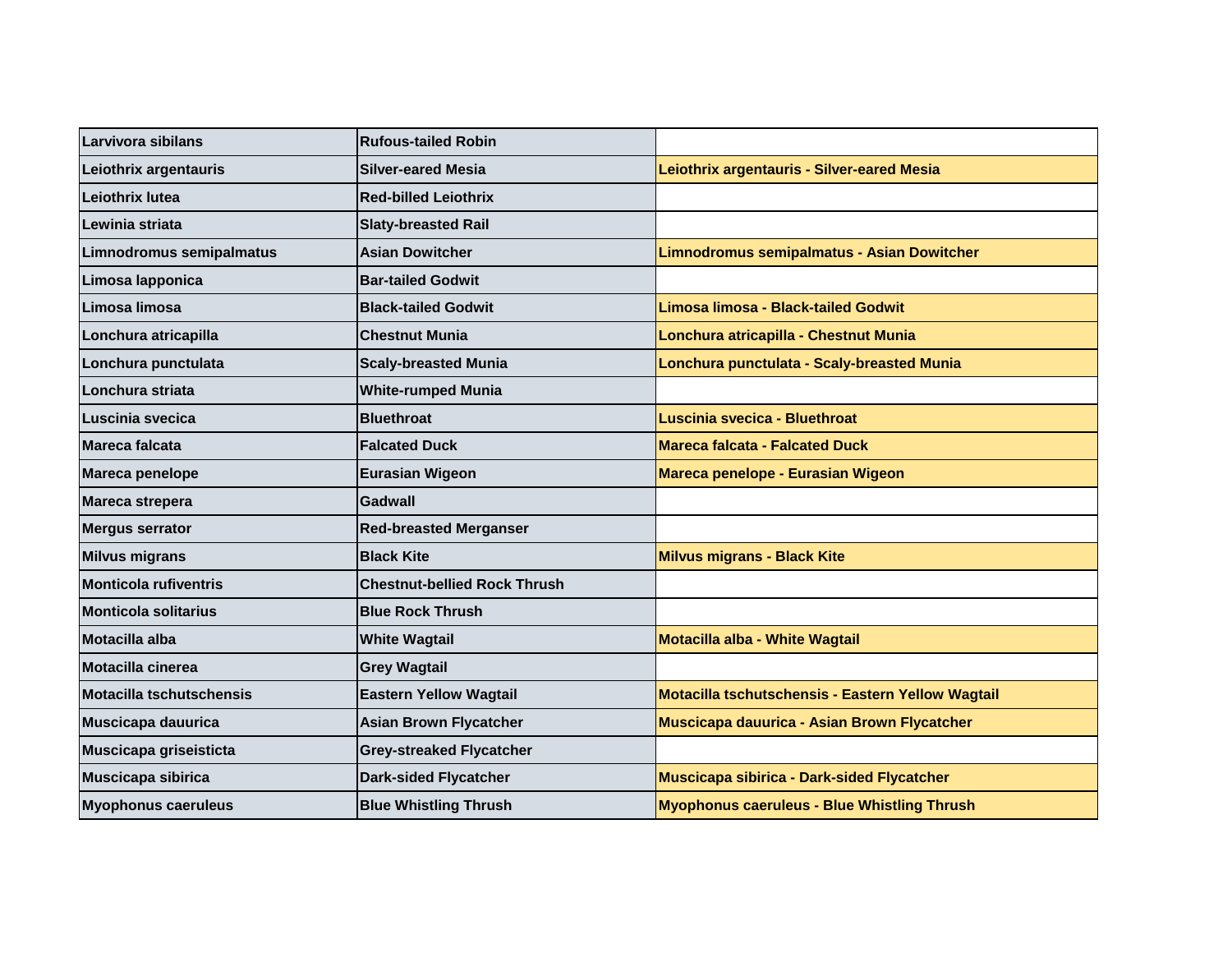| Numenius arquata               | <b>Eurasian Curlew</b>           | Numenius arquata - Eurasian Curlew                |
|--------------------------------|----------------------------------|---------------------------------------------------|
| Numenius madagascariensis      | <b>Far Eastern Curlew</b>        |                                                   |
| <b>Numenius phaeopus</b>       | <b>Eurasian Whimbrel</b>         | Numenius phaeopus - Eurasian Whimbrel             |
| <b>Nycticorax nycticorax</b>   | <b>Black-crowned Night Heron</b> | Nycticorax nycticorax - Black-crowned Night Heron |
| <b>Oriolus chinensis</b>       | <b>Black-naped Oriole</b>        |                                                   |
| <b>Orthotomus sutorius</b>     | <b>Common Tailorbird</b>         | <b>Orthotomus sutorius - Common Tailorbird</b>    |
| Otus bakkamoena                | <b>Indian Scops Owl</b>          |                                                   |
| Padda oryzivora                | <b>Java Sparrow</b>              |                                                   |
| <b>Pandion haliaetus</b>       | <b>Western Osprey</b>            | <b>Pandion haliaetus - Western Osprey</b>         |
| <b>Pardaliparus venustulus</b> | <b>Yellow-bellied Tit</b>        |                                                   |
| Parus major                    | <b>Great Tit</b>                 |                                                   |
| <b>Passer montanus</b>         | <b>Eurasian Tree Sparrow</b>     | <b>Passer montanus - Eurasian Tree Sparrow</b>    |
| <b>Pelecanus crispus</b>       | <b>Dalmatian Pelican</b>         |                                                   |
| Pelecanus philippensis         | <b>Spot-billed Pelican</b>       |                                                   |
| Pericrocotus divaricatus       | <b>Ashy Minivet</b>              |                                                   |
| <b>Pericrocotus flammeus</b>   | <b>Orange Minivet</b>            |                                                   |
| <b>Pericrocotus solaris</b>    | <b>Grey-chinned Minivet</b>      |                                                   |
| <b>Phalacrocorax carbo</b>     | <b>Great Cormorant</b>           | <b>Phalacrocorax carbo - Great Cormorant</b>      |
| <b>Phalaropus lobatus</b>      | <b>Red-necked Phalarope</b>      | <b>Phalaropus lobatus - Red-necked Phalarope</b>  |
| <b>Phoenicurus auroreus</b>    | <b>Daurian Redstart</b>          | <b>Phoenicurus auroreus - Daurian Redstart</b>    |
| <b>Phoenicurus fuliginosus</b> | <b>Plumbeous Water Redstart</b>  |                                                   |
| <b>Phylloscopus borealis</b>   | <b>Arctic Warbler</b>            |                                                   |
| <b>Phylloscopus coronatus</b>  | <b>Eastern Crowned Warbler</b>   |                                                   |
| <b>Phylloscopus fuscatus</b>   | <b>Dusky Warbler</b>             | <b>Phylloscopus fuscatus - Dusky Warbler</b>      |
| <b>Phylloscopus inornatus</b>  | <b>Yellow-browed Warbler</b>     | Phylloscopus inornatus - Yellow-browed Warbler    |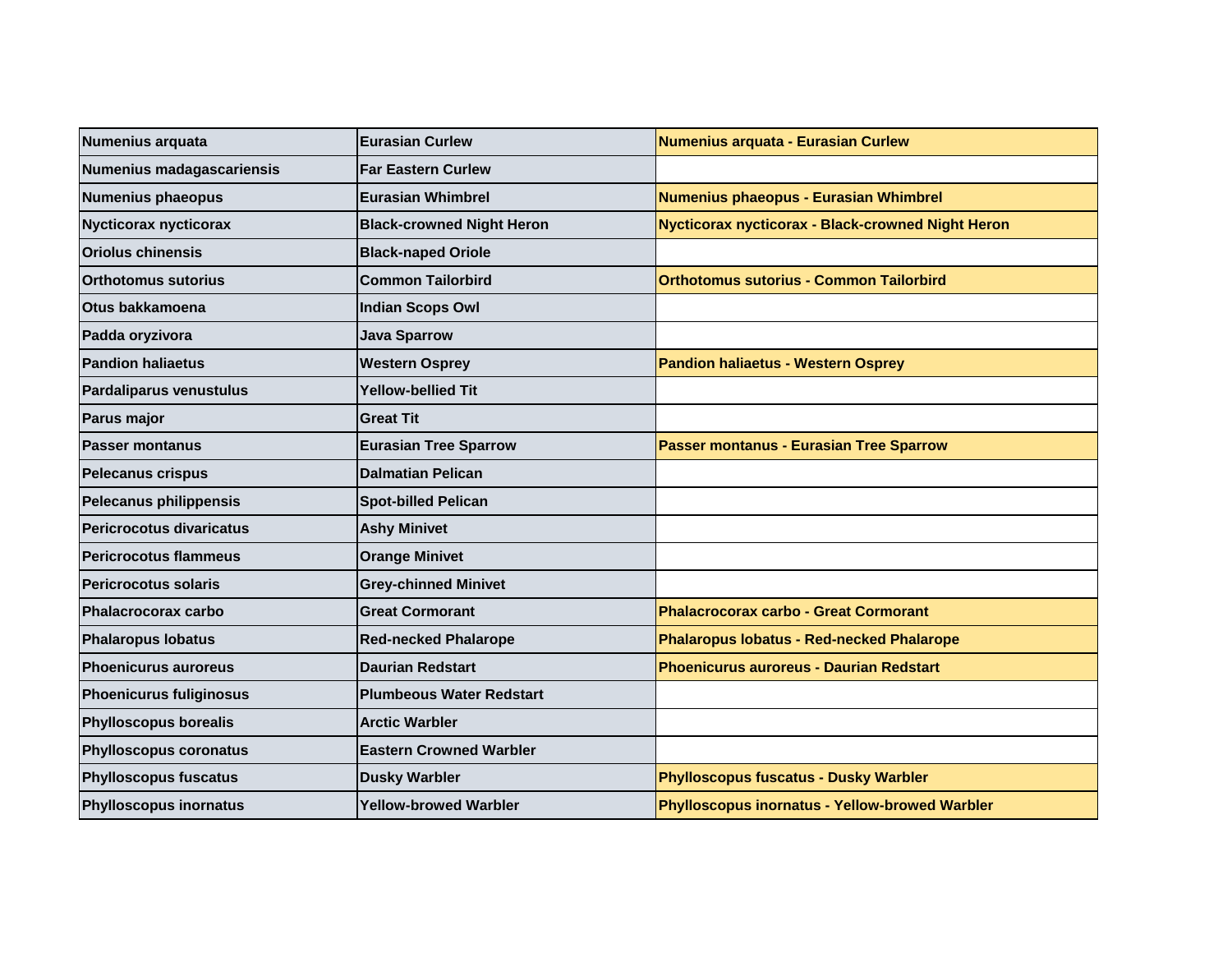| Phylloscopus proregulus           | <b>Pallas's Leaf Warbler</b>            |                                                    |
|-----------------------------------|-----------------------------------------|----------------------------------------------------|
| Pica serica                       | <b>Oriental Magpie</b>                  | Pica serica - Oriental Magpie                      |
| Platalea leucorodia               | <b>Eurasian Spoonbill</b>               | Platalea leucorodia - Eurasian Spoonbill           |
| <b>Platalea minor</b>             | <b>Black-faced Spoonbill</b>            | <b>Platalea minor - Black-faced Spoonbill</b>      |
| <b>Plegadis falcinellus</b>       | <b>Glossy Ibis</b>                      | <b>Plegadis falcinellus - Glossy Ibis</b>          |
| <b>Pluvialis dominica</b>         | American Golden Plover                  |                                                    |
| <b>Pluvialis fulva</b>            | <b>Pacific Golden Plover</b>            | <b>Pluvialis fulva - Pacific Golden Plover</b>     |
| Pluvialis squatarola              | <b>Grey Plover</b>                      | <b>Pluvialis squatarola - Grey Plover</b>          |
| Pnoepyga pusilla                  | <b>Pygmy Cupwing</b>                    | Pnoepyga pusilla - Pygmy Cupwing                   |
| <b>Podiceps cristatus</b>         | <b>Great Crested Grebe</b>              | <b>Podiceps cristatus - Great Crested Grebe</b>    |
| <b>Prinia flaviventris</b>        | <b>Yellow-bellied Prinia</b>            | Prinia flaviventris - Yellow-bellied Prinia        |
| Prinia polychroa                  | <b>Brown Prinia</b>                     |                                                    |
| <b>Psilopogon virens</b>          | <b>Great Barbet</b>                     |                                                    |
| Psittacula krameri                | <b>Rose-ringed Parakeet</b>             |                                                    |
| <b>Pterorhinus chinensis</b>      | <b>Black-throated Laughingthrush</b>    |                                                    |
| <b>Pterorhinus lanceolatus</b>    | <b>Chinese Babax</b>                    |                                                    |
| <b>Pterorhinus pectoralis</b>     | <b>Greater Necklaced Laughingthrush</b> |                                                    |
| <b>Pterorhinus perspicillatus</b> | <b>Masked Laughingthrush</b>            | Pterorhinus perspicillatus - Masked Laughingthrush |
| <b>Pterorhinus sannio</b>         | <b>White-browed Laughingthrush</b>      |                                                    |
| <b>Pycnonotus aurigaster</b>      | <b>Sooty-headed Bulbul</b>              | <b>Pycnonotus aurigaster - Sooty-headed Bulbul</b> |
| <b>Pycnonotus jocosus</b>         | <b>Red-whiskered Bulbul</b>             | <b>Pycnonotus jocosus - Red-whiskered Bulbul</b>   |
| <b>Pycnonotus sinensis</b>        | <b>Light-vented Bulbul</b>              | <b>Pycnonotus sinensis - Light-vented Bulbul</b>   |
| <b>Rallus aquaticus</b>           | <b>Water Rail</b>                       |                                                    |
| Recurvirostra avosetta            | <b>Pied Avocet</b>                      | Recurvirostra avosetta - Pied Avocet               |
| Riparia riparia                   | <b>Sand Martin</b>                      |                                                    |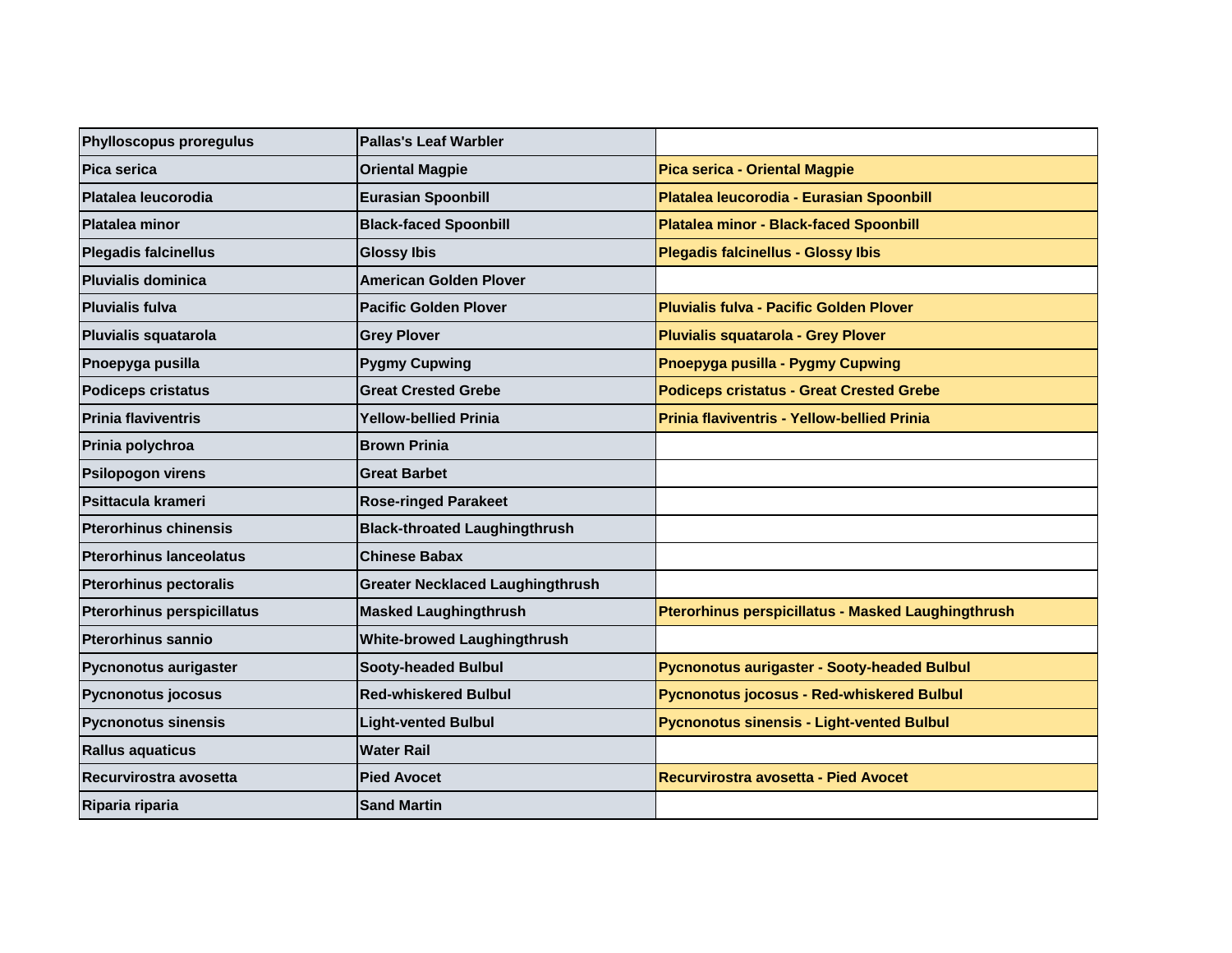| Rostratula benghalensis            | <b>Greater Painted-snipe</b>      | Rostratula benghalensis - Greater Painted-snipe       |
|------------------------------------|-----------------------------------|-------------------------------------------------------|
| Saxicola ferreus                   | <b>Grey Bush Chat</b>             |                                                       |
| Saxicola maurus                    | <b>Siberian Stonechat</b>         | Saxicola maurus - Siberian Stonechat                  |
| Saxicola stejnegeri                | <b>Stejneger's Stonechat</b>      | Saxicola stejnegeri - Stejneger's Stonechat           |
| Scolopax rusticola                 | <b>Eurasian Woodcock</b>          |                                                       |
| Spatula clypeata                   | <b>Northern Shoveler</b>          | Spatula clypeata - Northern Shoveler                  |
| Spatula querquedula                | Garganey                          |                                                       |
| Spilopelia chinensis               | <b>Spotted Dove</b>               | <b>Spilopelia chinensis - Spotted Dove</b>            |
| Spilornis cheela                   | <b>Crested Serpent Eagle</b>      | <b>Spilornis cheela - Crested Serpent Eagle</b>       |
| <b>Spodiopsar cineraceus</b>       | <b>White-cheeked Starling</b>     | <b>Spodiopsar cineraceus - White-cheeked Starling</b> |
| <b>Spodiopsar sericeus</b>         | <b>Red-billed Starling</b>        | <b>Spodiopsar sericeus - Red-billed Starling</b>      |
| Sterna dougallii                   | <b>Roseate Tern</b>               | Sterna dougallii - Roseate Tern                       |
| Sterna hirundo                     | <b>Common Tern</b>                |                                                       |
| Sterna sumatrana                   | <b>Black-naped Tern</b>           | Sterna sumatrana - Black-naped Tern                   |
| Sternula albifrons                 | <b>Little Tern</b>                |                                                       |
| Streptopelia orientalis            | <b>Oriental Turtle Dove</b>       |                                                       |
| <b>Sturnus vulgaris</b>            | <b>Common Starling</b>            |                                                       |
| <b>Tachybaptus ruficollis</b>      | <b>Little Grebe</b>               | <b>Tachybaptus ruficollis - Little Grebe</b>          |
| Tadorna tadorna                    | <b>Common Shelduck</b>            | Tadorna tadorna - Common Shelduck                     |
| Tarsiger cyanurus                  | <b>Red-flanked Bluetail</b>       |                                                       |
| Terpsiphone atrocaudata            | Japanese Paradise Flycatcher      |                                                       |
| Terpsiphone incei                  | <b>Amur Paradise Flycatcher</b>   | Terpsiphone incei - Amur Paradise Flycatcher          |
| Terpsiphone paradisi               | <b>Indian Paradise Flycatcher</b> |                                                       |
| <b>Threskiornis melanocephalus</b> | <b>Black-headed Ibis</b>          |                                                       |
| <b>Tringa brevipes</b>             | <b>Grey-tailed Tattler</b>        |                                                       |